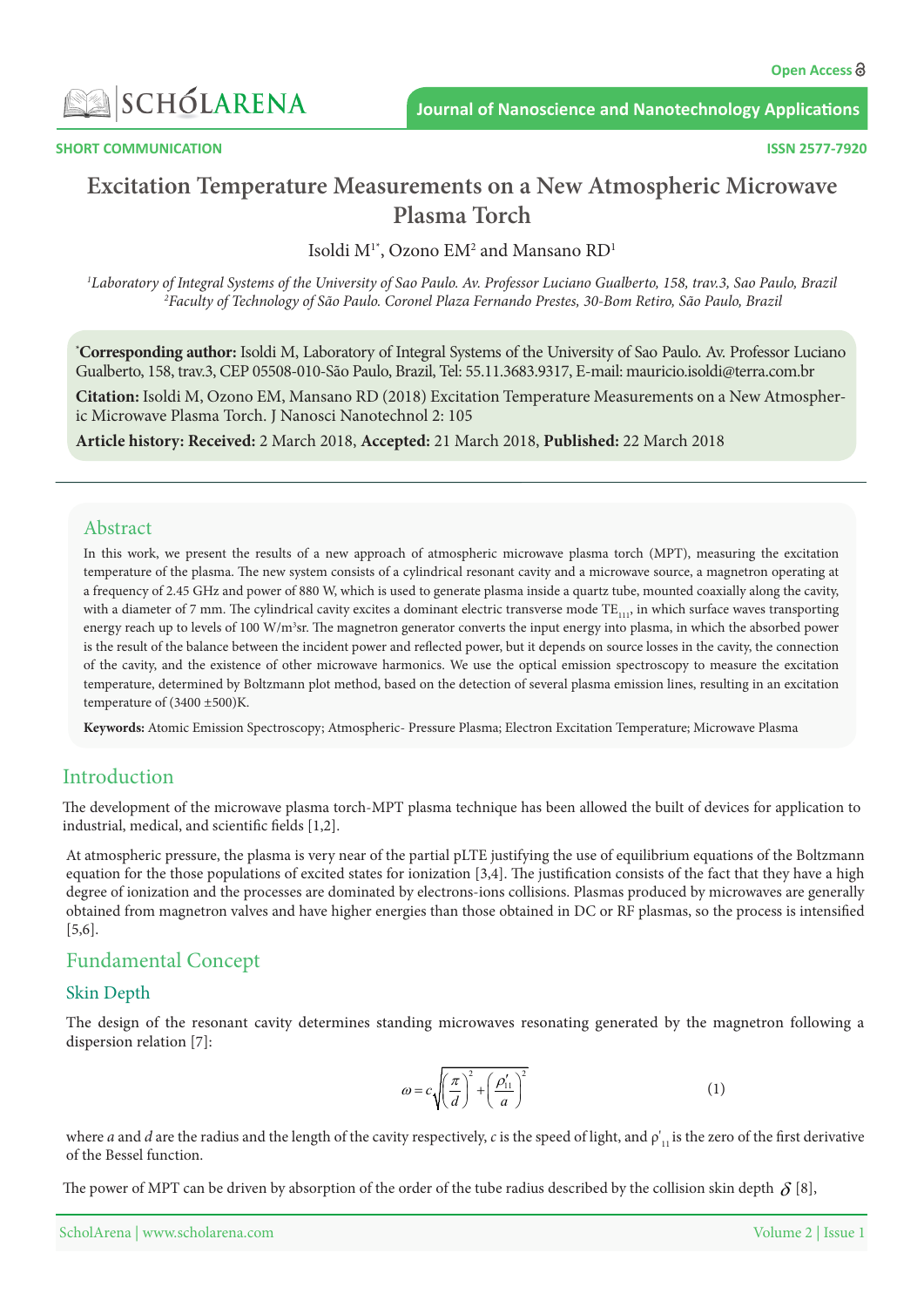$$
\delta = \frac{c\sqrt{2}}{\omega_{pe}} \sqrt{\frac{v}{\omega}}
$$
 (2)

where c is the speed of light,  $\omega_{\text{ne}}$  is the electron frequency radians per seconds, v is the momentum collision frequency in Hertz and  $\omega$  is microwave frequency in radians per seconds [8].

#### Boltzmann distribution

The Boltzmann distribution is an efficient technique for determination of the excitation temperature  $T_{exc}$  in partial pLTE states. The intensity  $I_1$  of the emitted radiation yields from integration of the corresponding emission coefficient  $\mathcal{E}_c$  over the spectral profile of line.

$$
I_1 = \left(\frac{h\nu}{4\pi}\right) A_{21} g_2 \left(\frac{n_a}{U_a}\right) \exp\left(-\frac{E_2}{K_B T_{exc}}\right) \tag{3}
$$

where *h* is the Planck constant;  $A_{21}$  is the Einstein transition probability of spontaneous emission between levels 2 and 1;  $g_2$  is the Degeneracy of level 2; n<sub>a</sub> is the Atom density; U<sub>a</sub> is a Partition function of atom; E<sub>2</sub> Energy of atom level 2; *k*B is the Boltzmann constant. This intensity has units of energy per unit volume per unit time.

In this technique, one quartz tube is mounted coaxially along the cavity, with a low flow of argon gas at atmospheric pressure. The cylindrical cavity excites a dominant electric transverse mode  $TE_{11}$ , in which surface waves can transport energy reaching up level of 100 W/cm<sup>3</sup> in partial -local thermodynamic equilibrium-pLTE states [9]. The excitation temperature is determined by the line-to-continuum intensity ratio method according to the Boltzmann distribution equation. The resonance point of the cavity was adjusted through distance between two covers.

# **Experimental Setup**

A simplified design of a resonant cavity is illustrated in Figure 1. The system consists of a cylindrical stainless-steel tube with an internal diameter of 100 mm and length of 210 mm. The cavity is set to house a magnetron, the same used in conventional microwave ovens, in the center of the cylinder. Discharge forms in a quartz tube with an internal diameter of 7 mm and length of 250 mm. The quartz tube is aligned with the magnetron to allow plasma formation throughout its length. The experiment was carried out to study the emission spectrum of argon in a resonant cavity, and plasma was generated inside a quartz tube by microwaves (Figure 1). For the formation of the plasma at the exit of the quartz tube, an argon flow of 1 L/min is required.



Figure 1: Simplified design of the resonant cavity with spectrometer to study the emission of argon

The formation of plasma starts with a small Hertz spark on the tip of a rod, which is put in front of the exit quartz tube. One optical fiber conducts radiation from the microwave plasma at the top end in front of the quartz tube and is viewed along the parallel direction of the tube. The optical fiber with a core diameter of 0.8 mm is connected to an optical spectrometer, which has an adjustable slit and is mounted with a CCD detector array, intensified by 3648 elements, to obtain a spectral resolution of 0.1-10 nm, an integration time between 3.8 ms and 10 s, and focus distance of 42 mm at the entrance. This spectrometer was calibrated by radiation emission from a Mercury Emission - DK-U spectrophotometer lamp.

Figure 2a shows the finished cavity, made of stainless steel. Figure 2b shows the detail of the side covers together with appropriate support for the quartz tube, with an internal diameter of 7 mm, used in the experiment. The equipment allows other combinations of quartz tubes with different diameters.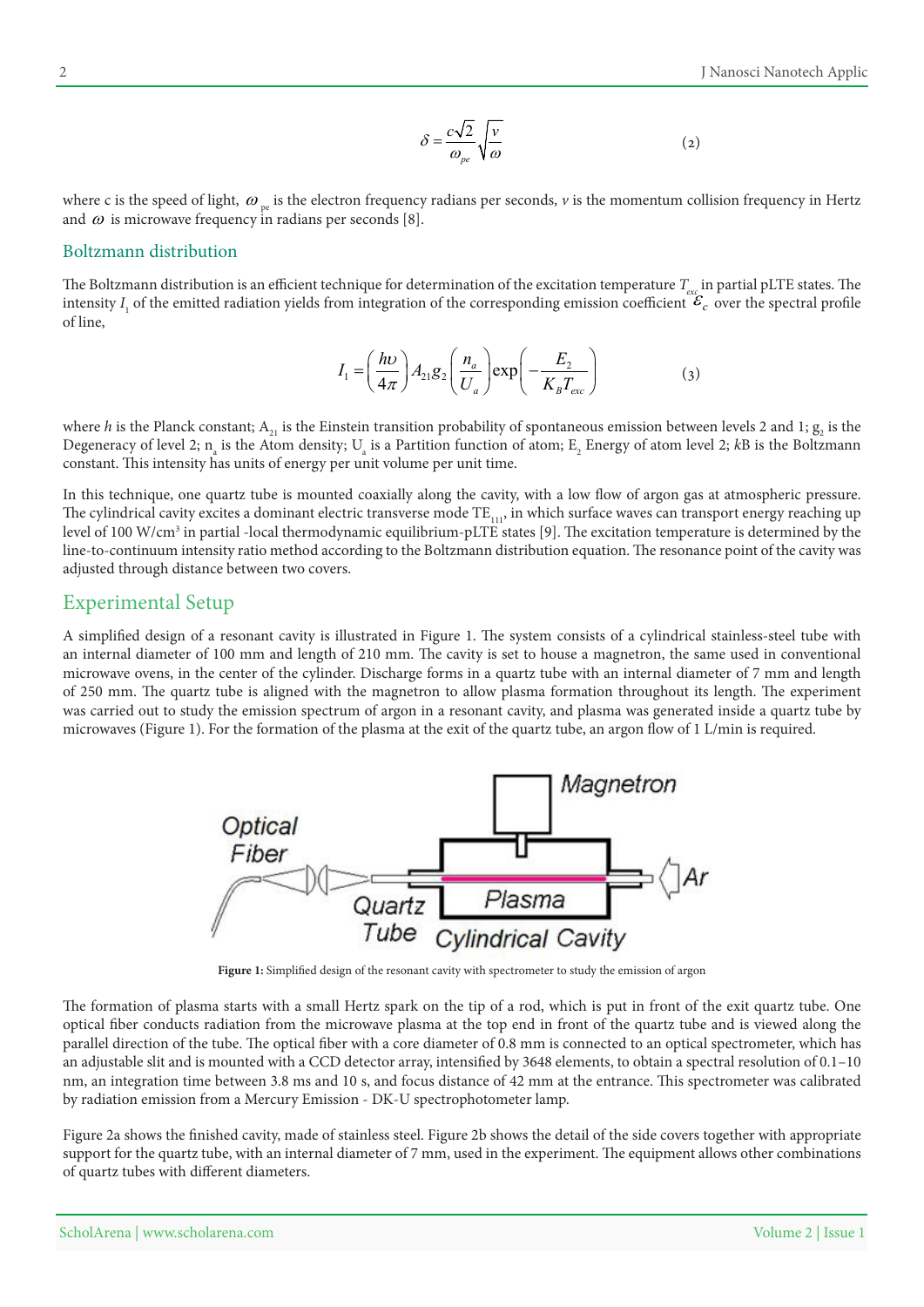

Figure 2: (a) Resonant cavity and (b) detail of the movable covers and support for the quartz tube

## **Experimental Results**

The spectrum of Figure 3 refers to measurements performed axially by the optical fiber of the spectrometer near the quartz tube, as previously described. To ensure that the emission lines refer exclusively to Ar I, an exhaustive analysis was performed to ensure the values sought.



With the spectrum of Figure 3, it is possible to determine the wavelength accurately in addition to the other parameters [10,12], where it is necessary to use the equations presented in the theory in addition to the data according to Ref. [11]. For this analysis, the software Origin 8 was used, as shown in Figure 4.

Through this software, the spectrum was enlarged from a Gaussian distribution to accurately calculate the wavelengths of each peak. Table 1 presents some peaks that were used for the Boltzmann plot. The data of columns 2 and 3 of Table 1,  $\rm A_{21}$ -g<sub>2</sub> and  $\rm E_{22}$ respectively, were obtained by reference NIST [11].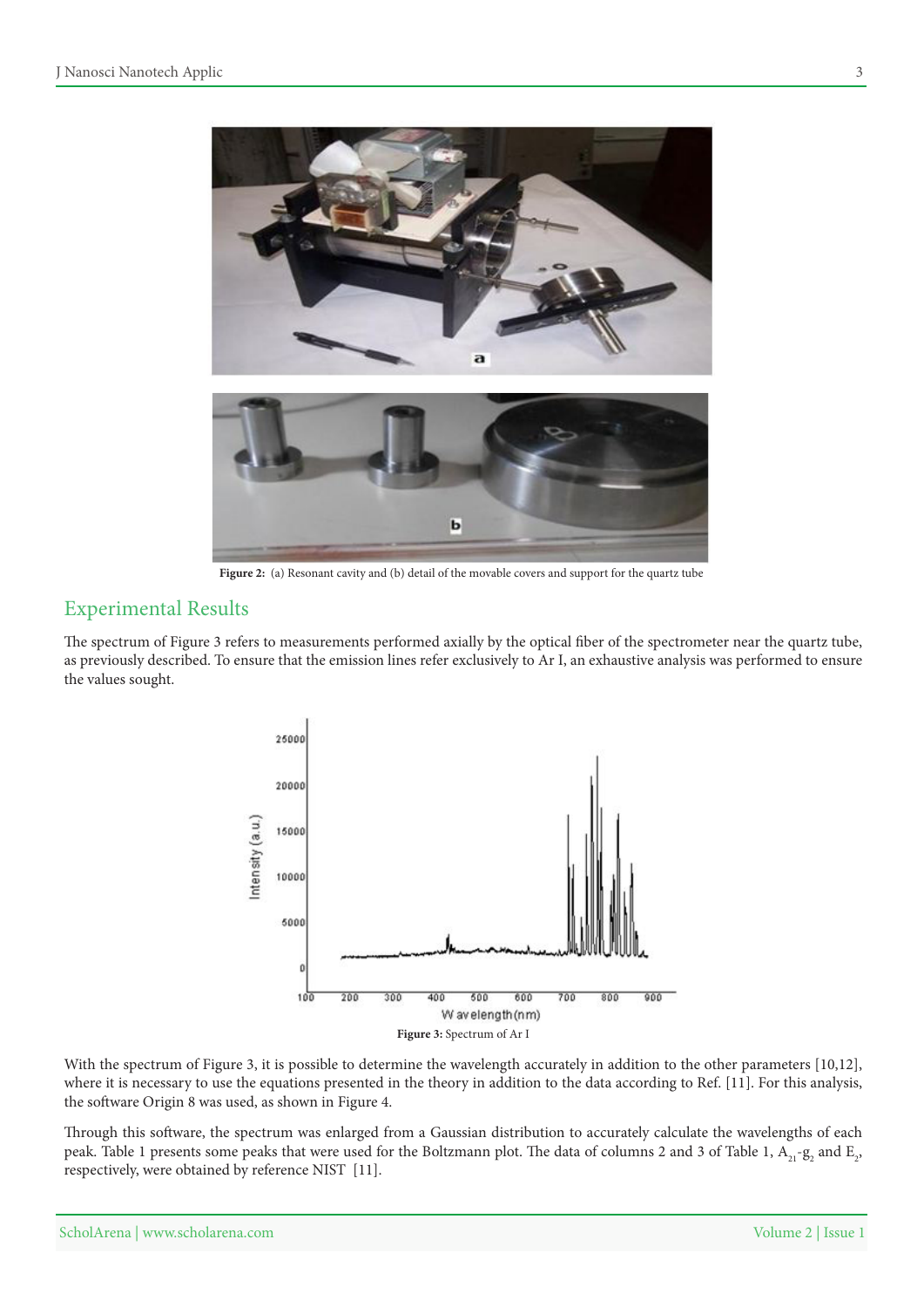$(4)$ 40000 30000  $(3)$ Intensity (a.u.)  $(6)$  $(1)$ 20000  $(5)$ 10000  $(2)$ 0 700 770 840 wavelength (nm)

Figure 4: Detail of Figure 3

| $\lambda$ (nm)                                    | $A_{21}$ g, $(10^6)[11]$ | $E, (cm^{-1})$ [11] |
|---------------------------------------------------|--------------------------|---------------------|
| 436.38                                            | 0.036                    | 116659              |
| 420.06                                            | 6.77                     | 116943              |
| 430.01                                            | 1.88                     | 116999              |
| 805.33                                            | 2.6                      | 118651              |
| 710.75                                            | 2.2                      | 119760              |
| 742.53                                            | 2.2                      | 120753              |
| 731.60                                            | 2.9                      | 121161              |
| 624.84                                            | 0.34                     | 122086              |
| 554.09                                            | 0.2                      | 123505              |
| <b>Table 1:</b> Some Used Line Parameters of Ar I |                          |                     |

With the data in Table 1, it was possible to construct a Boltzmann plot to obtain the excitation temperature. In order to obtain the values related to the y-axis of the graph, the relation Ln  $[(I\lambda/(g_2,A_{_{21}})]$  versus energy in cm<sup>-1</sup> was used from expression (3) [12]. The slope for a straight line fitted to these points can be obtained,

$$
T_{\text{exc}} = -0.625/m\tag{4}
$$

where m = -(2,07  $\pm$  0,72) x 10<sup>-4</sup> is the slope of the line allows to get the excitation temperature  $T_{\text{exc}}$  in Kelvin, as Figure 5.